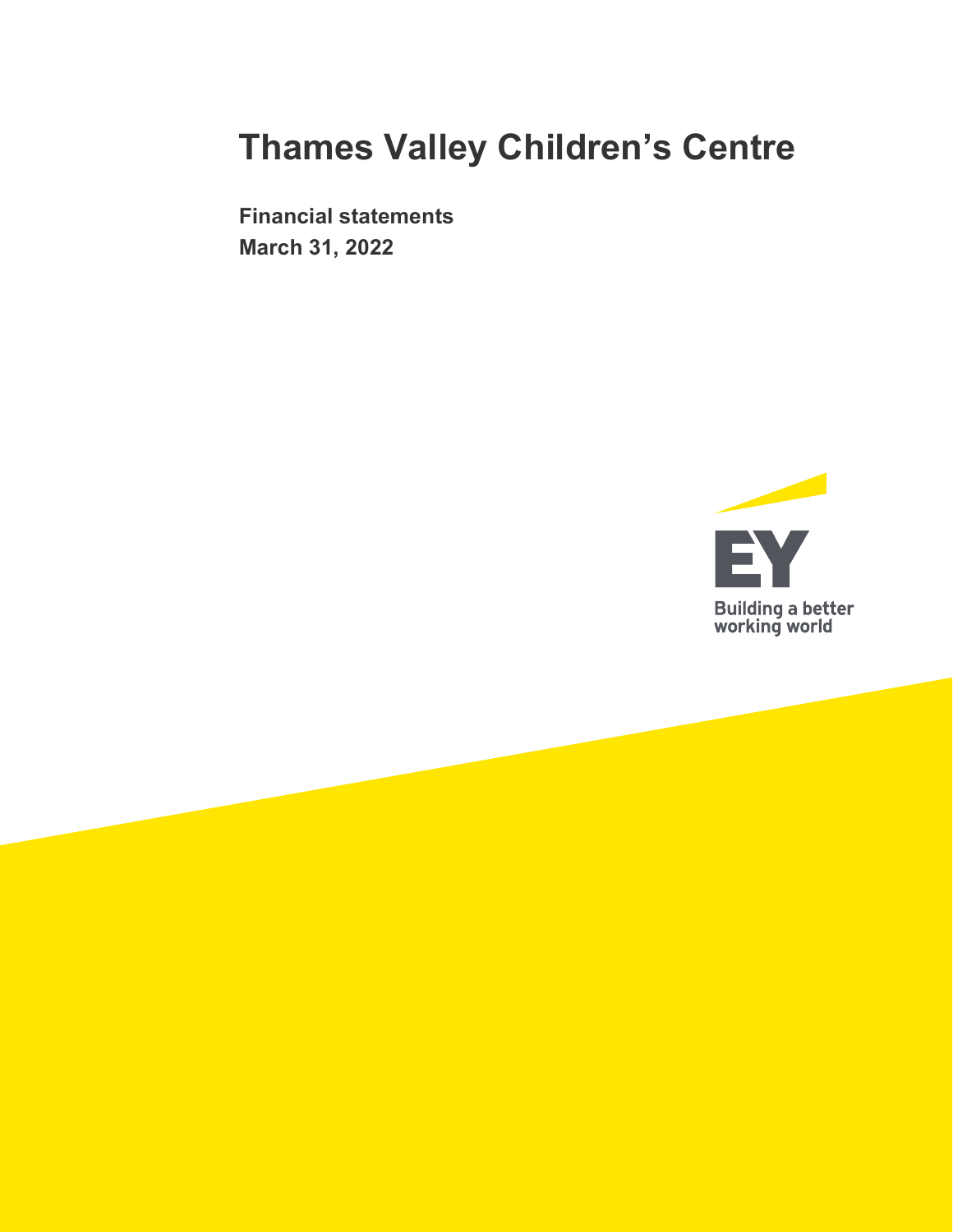# **Independent auditor's report**

To the Board of Directors of **Thames Valley Children's Centre**

#### **Opinion**

We have audited the financial statements of **Thames Valley Children's Centre** [the "Centre"], which comprise the statement of financial position as at March 31, 2022, and the statement of operations, statement of changes in net assets and statement of cash flows for the year then ended, and notes to the financial statements, including a summary of significant accounting policies.

In our opinion, the accompanying financial statements present fairly, in all material respects, the financial position of the Centre as at March 31, 2022, and its results of operations and its cash flows for the year then ended in accordance with Canadian accounting standards for not-for-profit organizations.

#### **Basis for opinion**

We conducted our audit in accordance with Canadian generally accepted auditing standards. Our responsibilities under those standards are further described in the *Auditor's responsibilities for the audit of the financial statements*  section of our report. We are independent of the Centre in accordance with the ethical requirements that are relevant to our audit of the financial statements in Canada, and we have fulfilled our other ethical responsibilities in accordance with these requirements. We believe that the audit evidence we have obtained is sufficient and appropriate to provide a basis for our opinion.

#### **Responsibilities of management and those charged with governance for the financial statements**

Management is responsible for the preparation and fair presentation of the financial statements in accordance with Canadian accounting standards for not-for-profit organizations, and for such internal control as management determines is necessary to enable the preparation of financial statements that are free from material misstatement, whether due to fraud or error.

In preparing the financial statements, management is responsible for assessing the Centre's ability to continue as a going concern, disclosing, as applicable, matters related to going concern and using the going concern basis of accounting unless management either intends to liquidate the Centre or to cease operations, or has no realistic alternative but to do so.

Those charged with governance are responsible for overseeing the Centre's financial reporting process.

#### **Auditor's responsibilities for the audit of the financial statements**

Our objectives are to obtain reasonable assurance about whether the financial statements as a whole are free from material misstatement, whether due to fraud or error, and to issue an auditor's report that includes our opinion. Reasonable assurance is a high level of assurance, but is not a guarantee that an audit conducted in accordance with Canadian generally accepted auditing standards will always detect a material misstatement when it exists. Misstatements can arise from fraud or error and are considered material if, individually or in the aggregate, they could reasonably be expected to influence the economic decisions of users taken on the basis of these financial statements.

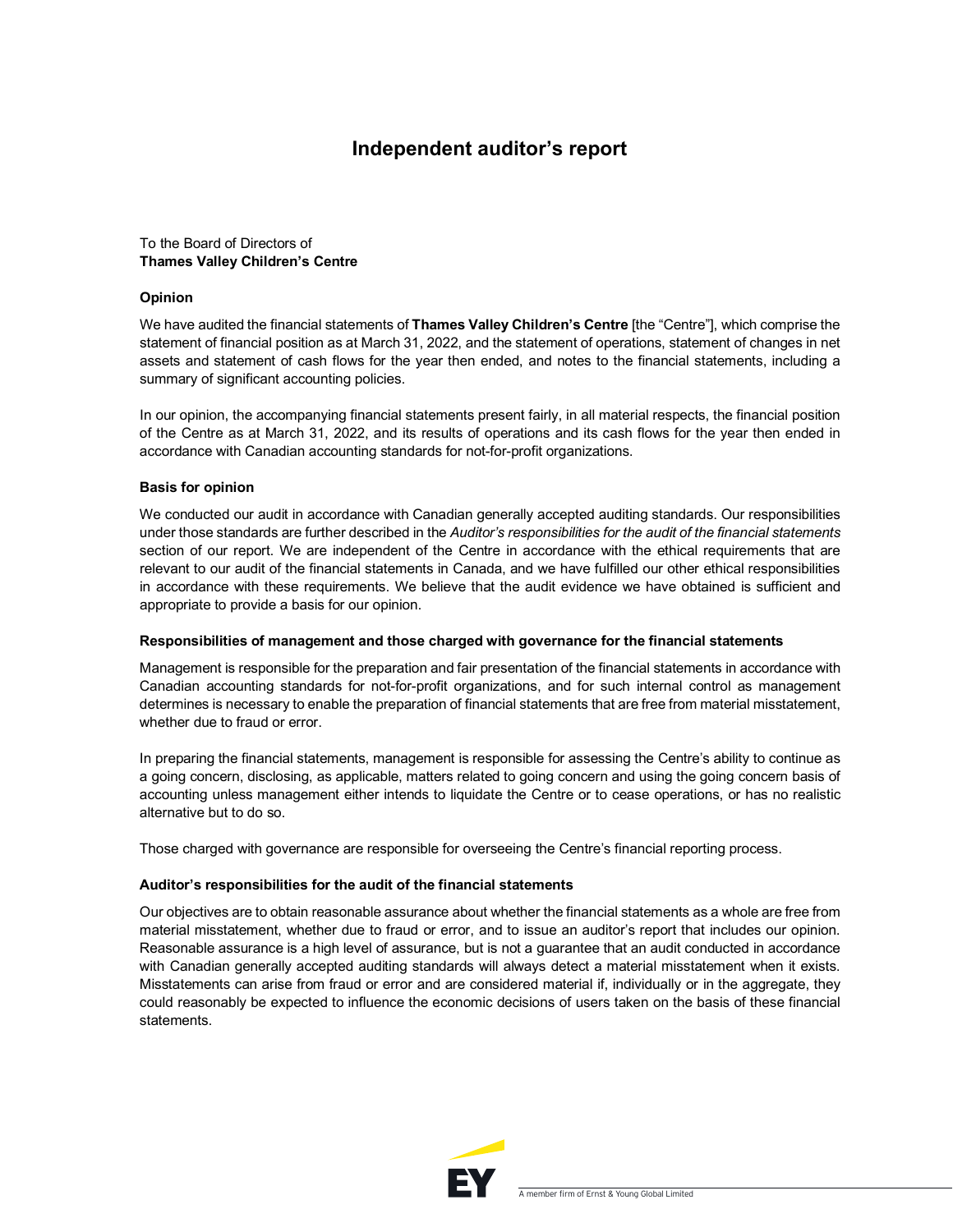As part of an audit in accordance with Canadian generally accepted auditing standards, we exercise professional judgment and maintain professional skepticism throughout the audit. We also:

- Identify and assess the risks of material misstatement of the financial statements, whether due to fraud or error, design and perform audit procedures responsive to those risks, and obtain audit evidence that is sufficient and appropriate to provide a basis for our opinion. The risk of not detecting a material misstatement resulting from fraud is higher than for one resulting from error, as fraud may involve collusion, forgery, intentional omissions, misrepresentations, or the override of internal control.
- Obtain an understanding of internal control relevant to the audit in order to design audit procedures that are appropriate in the circumstances, but not for the purpose of expressing an opinion on the effectiveness of the Centre's internal control.
- Evaluate the appropriateness of accounting policies used and the reasonableness of accounting estimates and related disclosures made by management.
- Conclude on the appropriateness of management's use of the going concern basis of accounting and, based on the audit evidence obtained, whether a material uncertainty exists related to events or conditions that may cast significant doubt on the Centre's ability to continue as a going concern. If we conclude that a material uncertainty exists, we are required to draw attention in our auditor's report to the related disclosures in the financial statements or, if such disclosures are inadequate, to modify our opinion. Our conclusions are based on the audit evidence obtained up to the date of our auditor's report. However, future events or conditions may cause the Centre's to cease to continue as a going concern.
- Evaluate the overall presentation, structure, and content of the financial statements, including the disclosures, and whether the financial statements represent the underlying transactions and events in a manner that achieves fair presentation.

We communicate with those charged with governance regarding, among other matters, the planned scope and timing of the audit and significant audit findings, including any significant deficiencies in internal control that we identify during our audit.

London, Canada May 31, 2022

Ernet + Young LLP

**Chartered Professional Accountants Licensed Public Accountants** 

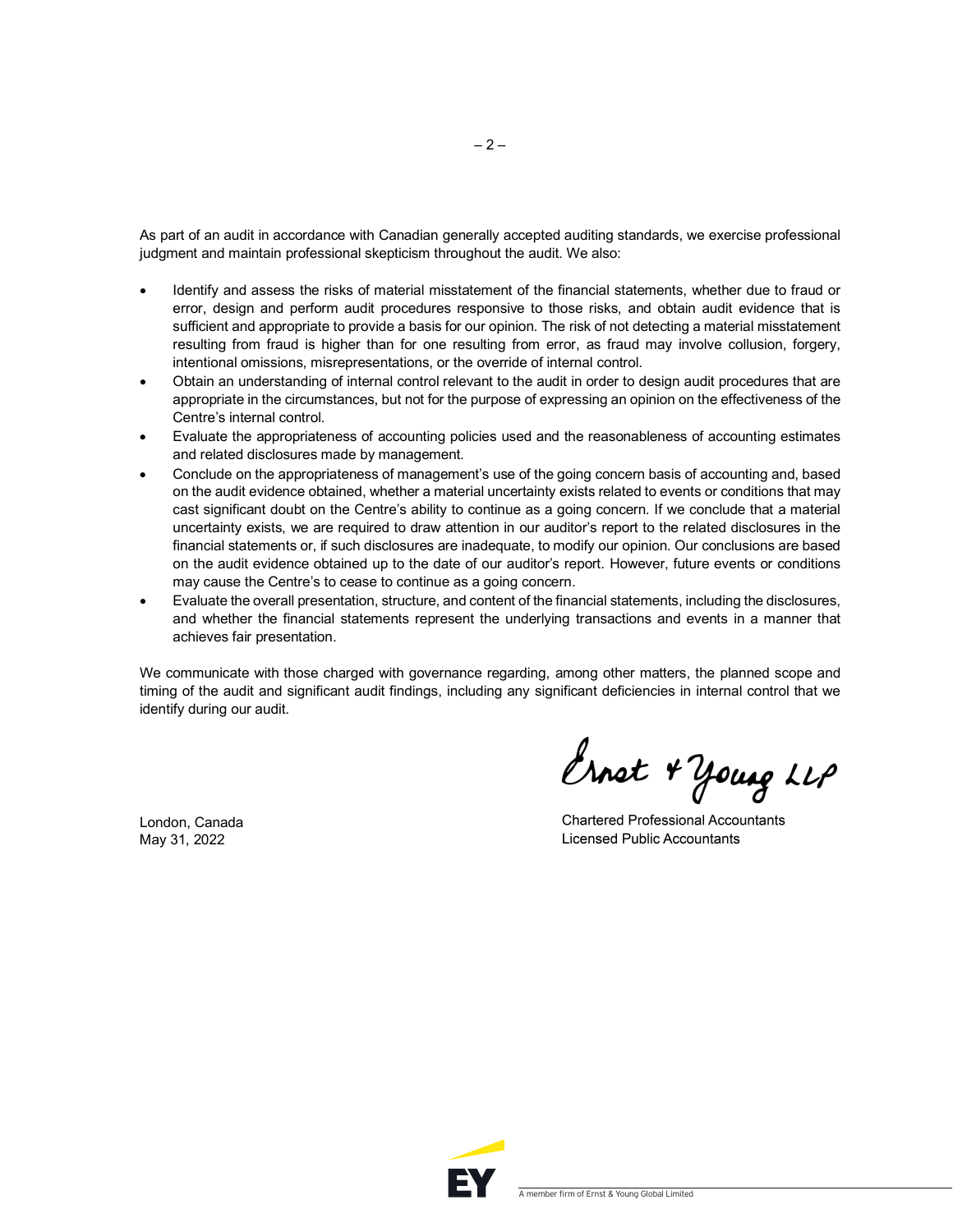Incorporated without share capital under the laws of Ontario

# **Statement of financial position**

As at March 31

|                                                                      | 2022       | 2021       |
|----------------------------------------------------------------------|------------|------------|
|                                                                      | \$         | \$         |
| <b>Assets</b>                                                        |            |            |
| <b>Current</b>                                                       |            |            |
| Cash and cash equivalents                                            | 9,205,206  | 5,009,302  |
| Investments [note 6]                                                 | 9,780,932  | 9,380,171  |
| Accounts receivable [note 14]                                        | 531,985    | 727.990    |
| Other assets                                                         | 111,664    | 42.754     |
| <b>Total current assets</b>                                          | 19,629,787 | 15,160,217 |
| Capital assets, net [note 4]                                         | 8,093,270  | 8,800,334  |
| Long-term lease [note 5]                                             | 65         | 66         |
|                                                                      | 27,723,122 | 23,960,617 |
| <b>Liabilities and net assets</b><br>Current                         |            |            |
| Accounts payable and accrued liabilities [note 12]                   | 3,622,271  | 3,235,621  |
| Due to Ministry of Children, Community and Social Services [note 13] | 7,511,965  | 3,650,733  |
| Current portion of deferred contributions <i>[note 8]</i>            | 1,890,290  | 2,107,141  |
| <b>Total current liabilities</b>                                     | 13,024,526 | 8,993,495  |
| Deferred contributions [note 8]                                      | 7,277,544  | 7,931,242  |
| <b>Total liabilities</b>                                             | 20,302,070 | 16,924,737 |
| Commitments [note 16]                                                |            |            |
| <b>Net assets</b>                                                    |            |            |
| Internally restricted net assets [note 9]                            | 5,470,963  | 5,470,963  |
| Unrestricted net assets                                              | 1,950,089  | 1,564,917  |
| <b>Total net assets</b>                                              | 7,421,052  | 7,035,880  |
|                                                                      | 27,723,122 | 23,960,617 |
|                                                                      |            |            |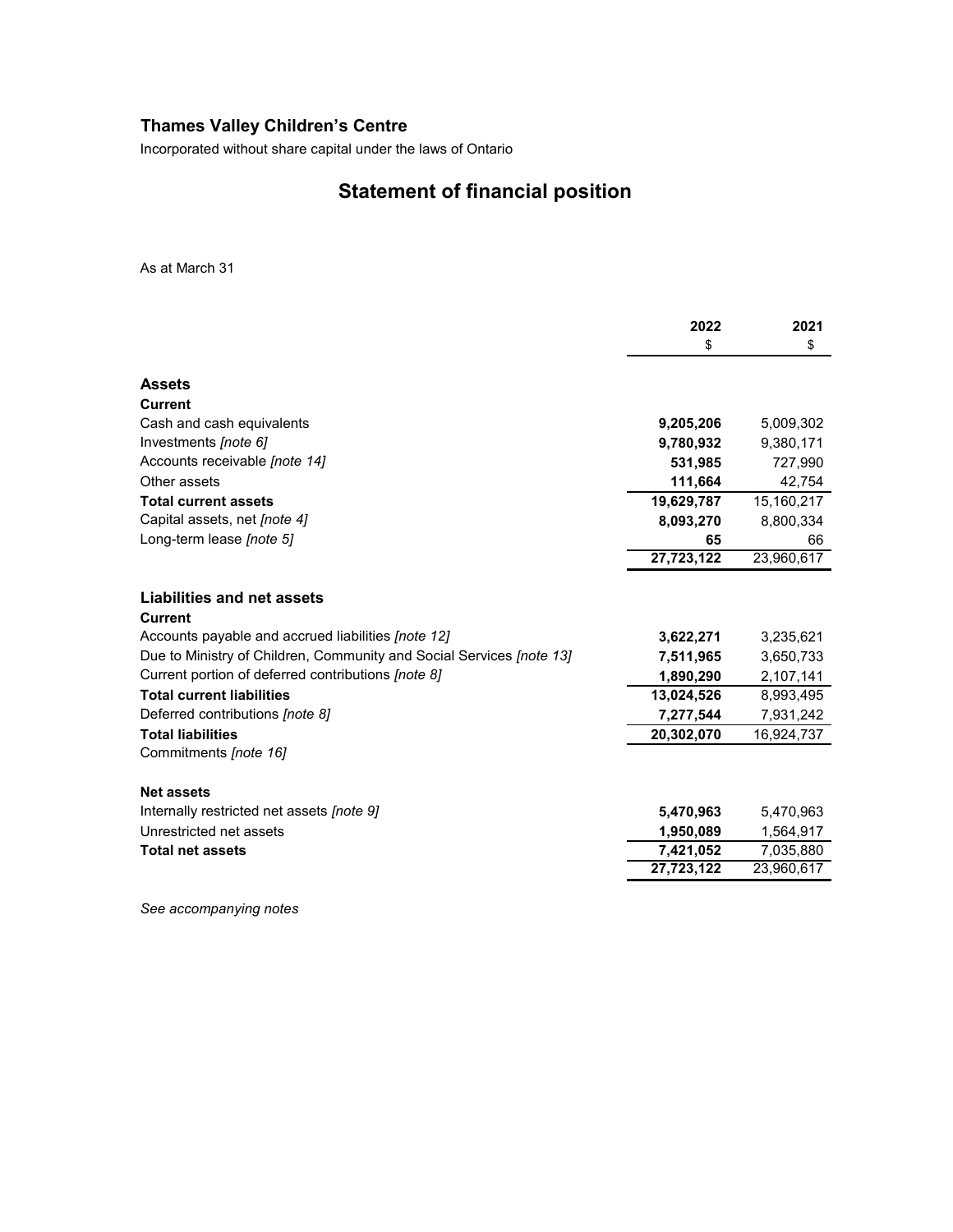# **Statement of operations**

Year ended March 31

|                                                               | 2022                     |                  |                   | 2021         |              |
|---------------------------------------------------------------|--------------------------|------------------|-------------------|--------------|--------------|
|                                                               | <b>Government</b>        |                  |                   |              |              |
|                                                               | sponsored                | <b>Community</b> | <b>Contracted</b> |              |              |
|                                                               | programs                 | funds            | services          | <b>Total</b> | <b>Total</b> |
|                                                               | \$                       | \$               | \$                | \$           | \$           |
| <b>Revenue</b>                                                |                          |                  |                   |              |              |
| Ministry of Children, Community and Social Services [note 13] |                          |                  |                   |              |              |
| Rehabilitation                                                | 8,543,636                |                  |                   | 8,543,636    | 8,235,393    |
| Autism                                                        | 12,439,461               |                  |                   | 12,439,461   | 13,523,478   |
| Grey Bruce Preschool Speech & Language                        | 634,190                  |                  |                   | 634,190      | 709,872      |
| <b>School-Based Rehabilitation Services</b>                   | 4,323,240                |                  |                   | 4,323,240    | 4,384,566    |
| Early Intervention Programs                                   | 3,588,290                |                  |                   | 3,588,290    | 3,402,546    |
| Ministry of Health and Long-Term Care                         |                          |                  |                   |              |              |
| Priority programs                                             | 728,816                  |                  |                   | 728,816      | 702,781      |
| Other agencies                                                | 112,314                  | 29,464           |                   | 141,778      | 125,397      |
| Fees for service                                              | 7,548                    | 13,178           | 2,470,551         | 2,491,277    | 1,752,709    |
| Fundraising grant and special purpose donations               |                          | 1,026,464        |                   | 1,026,464    | 1,017,708    |
| Investment income (loss) [note 6]                             | 2,665                    | 466,495          |                   | 469,160      | 1,215,526    |
| Amortization of deferred capital contributions [note 8[b]]    | 248,639                  | 480,614          |                   | 729,253      | 794,020      |
| Other                                                         | 200,909                  | 1,111            |                   | 202,020      | 142,811      |
|                                                               | 30,829,708               | 2,017,326        | 2,470,551         | 35,317,585   | 36,006,807   |
| Program expenses [notes 2 and 3]                              |                          |                  |                   |              |              |
| Clinical and technical specialty services                     | 3,921,889                | 136,284          | 915,999           | 4,974,172    | 4,756,107    |
| Early childhood, school age and adolescent services           | 5,476,221                | 506,037          | 1,189,839         | 7,172,097    | 6,444,594    |
| Grey Bruce Preschool Speech & Language                        | 604,410                  |                  |                   | 604,410      | 719,146      |
| Autism services                                               | 12,587,076               |                  |                   | 12,587,076   | 13,524,332   |
| <b>School-Based Rehabilitation Services</b>                   | 4,332,973                |                  |                   | 4,332,973    | 4,029,606    |
| <b>Early Intervention Programs</b>                            | 3,658,500                |                  |                   | 3,658,500    | 3,796,782    |
| Research                                                      |                          | 206,872          |                   | 206,872      | 268,825      |
| Community resources                                           |                          | 470,166          |                   | 470,166      | 567,637      |
| Special purposes                                              |                          | 3,182            |                   | 3,182        | 265          |
| Amortization of capital assets                                | 248,639                  | 674,326          |                   | 922,965      | 946,017      |
|                                                               | 30,829,708               | 1,996,867        | 2,105,838         | 34,932,413   | 35,053,311   |
| Excess of revenue over expenses for the year                  | $\overline{\phantom{0}}$ | 20,459           | 364,713           | 385,172      | 953,496      |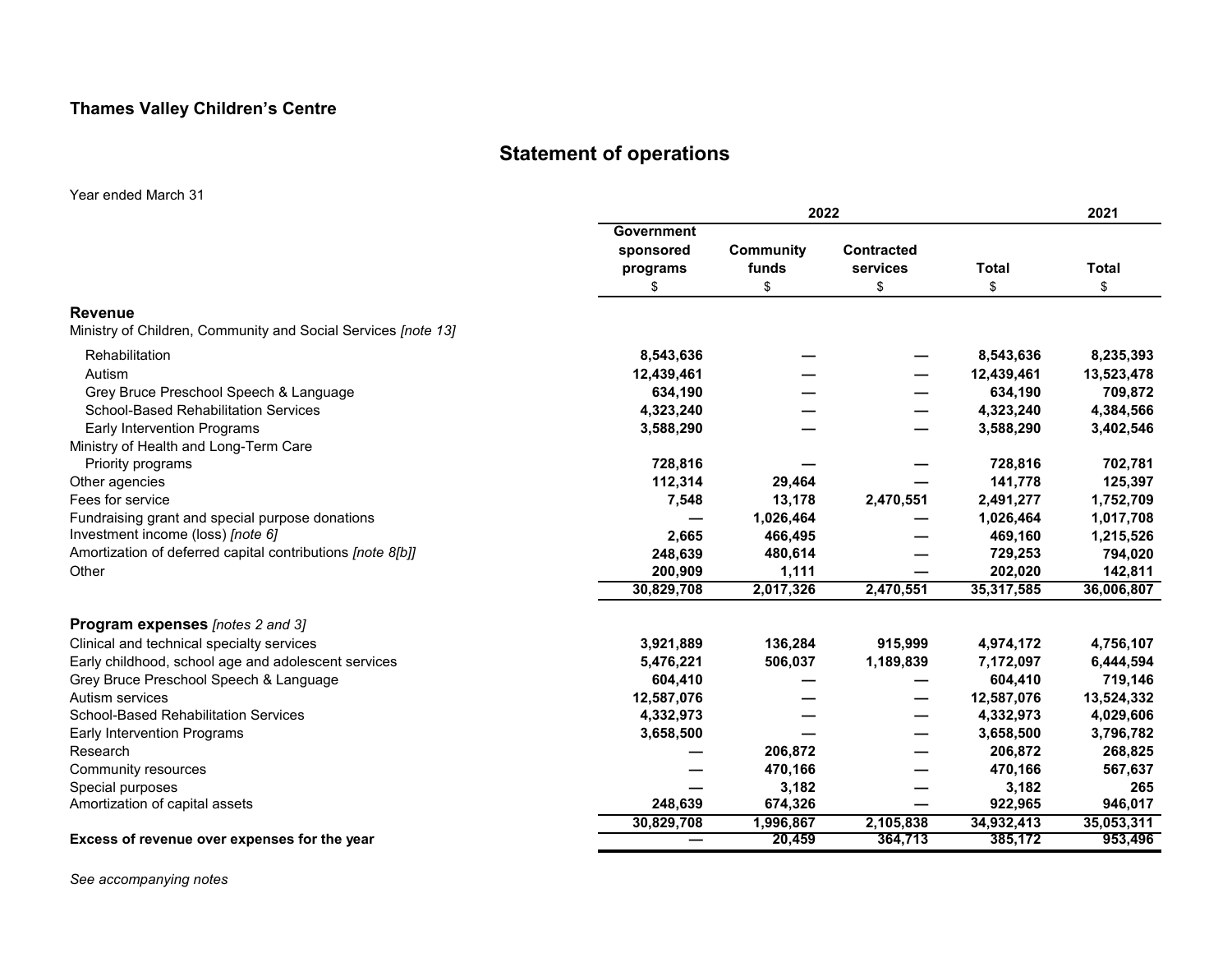# **Statement of changes in net assets**

Year ended March 31

|                                                 | 2022                           |                           |                    | 2021               |
|-------------------------------------------------|--------------------------------|---------------------------|--------------------|--------------------|
|                                                 | Internally<br>restricted<br>\$ | <b>Unrestricted</b><br>\$ | <b>Total</b><br>\$ | <b>Total</b><br>\$ |
|                                                 | [note 9]                       |                           |                    |                    |
| Net assets, beginning of year                   | 5,470,963                      | 1,564,917                 | 7,035,880          | 6,082,384          |
| Excess of revenue over expenses<br>for the year |                                | 385,172                   | 385,172            | 953,496            |
| Net assets, end of year                         | 5,470,963                      | 1,950,089                 | 7,421,052          | 7,035,880          |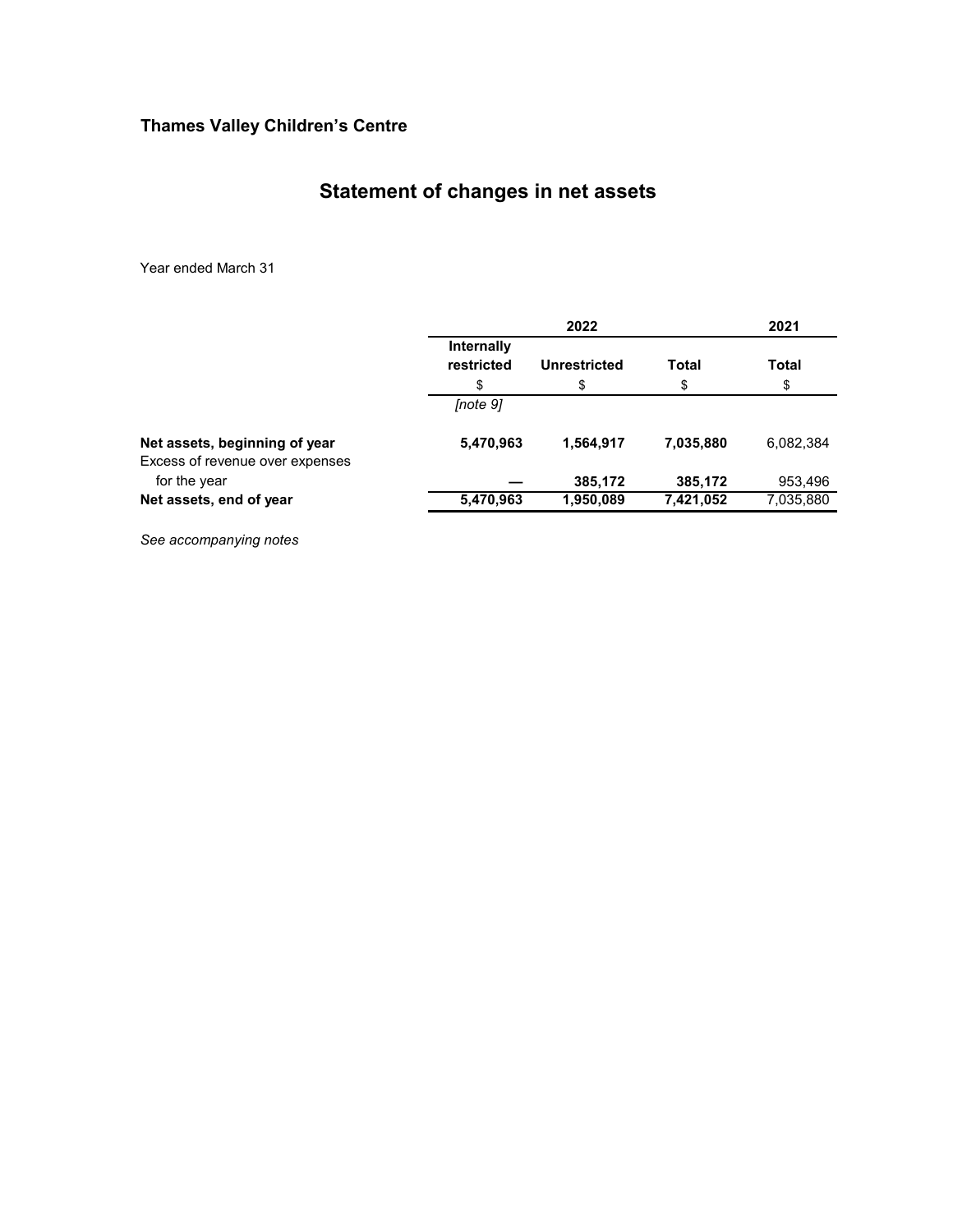# **Statement of cash flows**

Year ended March 31

|                                                            | 2022       | 2021                   |
|------------------------------------------------------------|------------|------------------------|
|                                                            | \$         | \$                     |
| <b>Operating activities</b>                                |            |                        |
| Excess of revenue over expenses for the year               | 385,172    | 953,496                |
| Add (deduct) items not affecting cash                      |            |                        |
| Amortization of capital assets                             | 922,965    | 946,017                |
| Unrealized (gain) loss on investments <i>(note 6)</i>      | 165,929    | (140, 803)             |
| Amortization of deferred capital contributions [note 8[b]] | (729, 253) | (794, 020)             |
| Decrease in long-term lease [note 5]                       | 1          | 1                      |
| Deferred contributions recognized as revenue               | (780, 597) | (2,260,234)            |
| Increase in deferred contributions                         | 639,301    | 2,712,430              |
| Net change in non-cash working capital balances            |            |                        |
| related to operations [note 10]                            | 4,374,977  | 1,650,464              |
| Cash provided by operating activities                      | 4,978,495  | 3,067,351              |
| <b>Financing activities</b>                                |            |                        |
| Deferred capital contributions received related to         |            |                        |
| capital assets [note 8[b]]                                 |            | 40,150                 |
| Cash provided by financing activities                      |            | 40,150                 |
| Investing activities                                       |            |                        |
| Investment funds reinvested                                | (566, 690) | (1,019,990)            |
| Additions to capital assets                                | (215, 901) | (232, 989)             |
| Cash used in investing activities                          | (782, 591) | (1,252,979)            |
| Net increase in cash during the year                       | 4,195,904  | 1,854,522              |
| Cash and cash equivalents, beginning of year               | 5,009,302  | 3,154,780              |
| Cash and cash equivalents, end of year                     | 9,205,206  | $\overline{5,009,302}$ |
|                                                            |            |                        |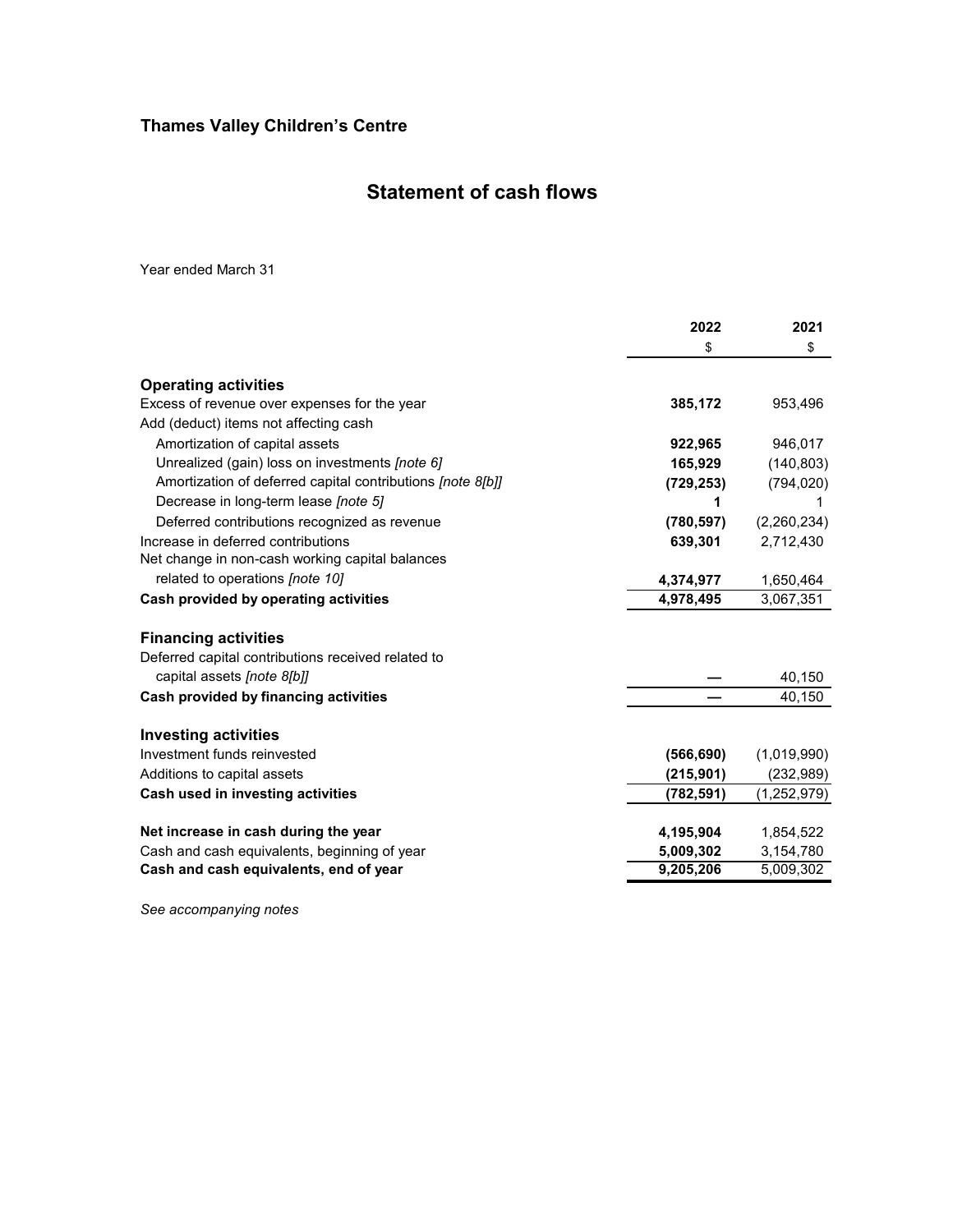# **Notes to financial statements**

March 31, 2022

#### **1. Purpose of the organization**

Thames Valley Children's Centre [the "Centre"] is a treatment centre providing habilitation and rehabilitation services for children and youth with communication, developmental or physical challenges living primarily in Southwestern Ontario. The Centre is incorporated without share capital under the *Corporations Act* (Ontario) and is a registered charity under the *Income Tax Act* (Canada).

#### **2. Summary of significant accounting policies**

These financial statements are prepared in accordance with Part III of the *CPA Canada Handbook – Accounting*, which sets out accounting standards for not-for-profit organizations in Canada and includes the significant accounting policies summarized below.

#### **Basis of presentation**

The operations of the Centre have been presented in three categories for the information of the reader.

Government-sponsored programs account for the Centre's clinical program delivery and administrative activities that are financed by provincial ministries and other agencies, certain fees for service and other operating revenue. Any funding in excess of expenses is refunded to the funder.

Community funds account for activities funded by monies received from general donations, bequests and special fundraising events *[note 15]*, investment income from the investment portfolio and other income generated by these activities. The expenses are related to programs or expenses not funded by the government. Externally funded research projects are also included in this category.

Contracted services account for activities that are provided on a fee for service basis. It is the intention that the fees entirely offset the costs of the programs.

The programs delivered by the Centre are described below:

Clinical and technical specialty services: provides seating, augmentative communication, adaptive technology, cleft lip and palate, medical clinics and gait analysis services to children from birth through young adulthood throughout Southwestern Ontario. Acute pediatric rehabilitative services at Children's Hospital at London Health Sciences Centre are also provided through this program.

Early childhood, school age and adolescent services: uses an interdisciplinary team approach to provide rehabilitation and habilitation services for children and their families from birth through young adulthood. Acquired brain injury outreach and preschool speech are also provided through this program.

Autism services: provides autism intervention program, school support, connections for students and community-based applied behaviour analysis-based services. These programs are now collectively referred to as the Ontario Autism Program.

Research: assists clinical staff in implementing research projects through consultation, education and the provision of resources.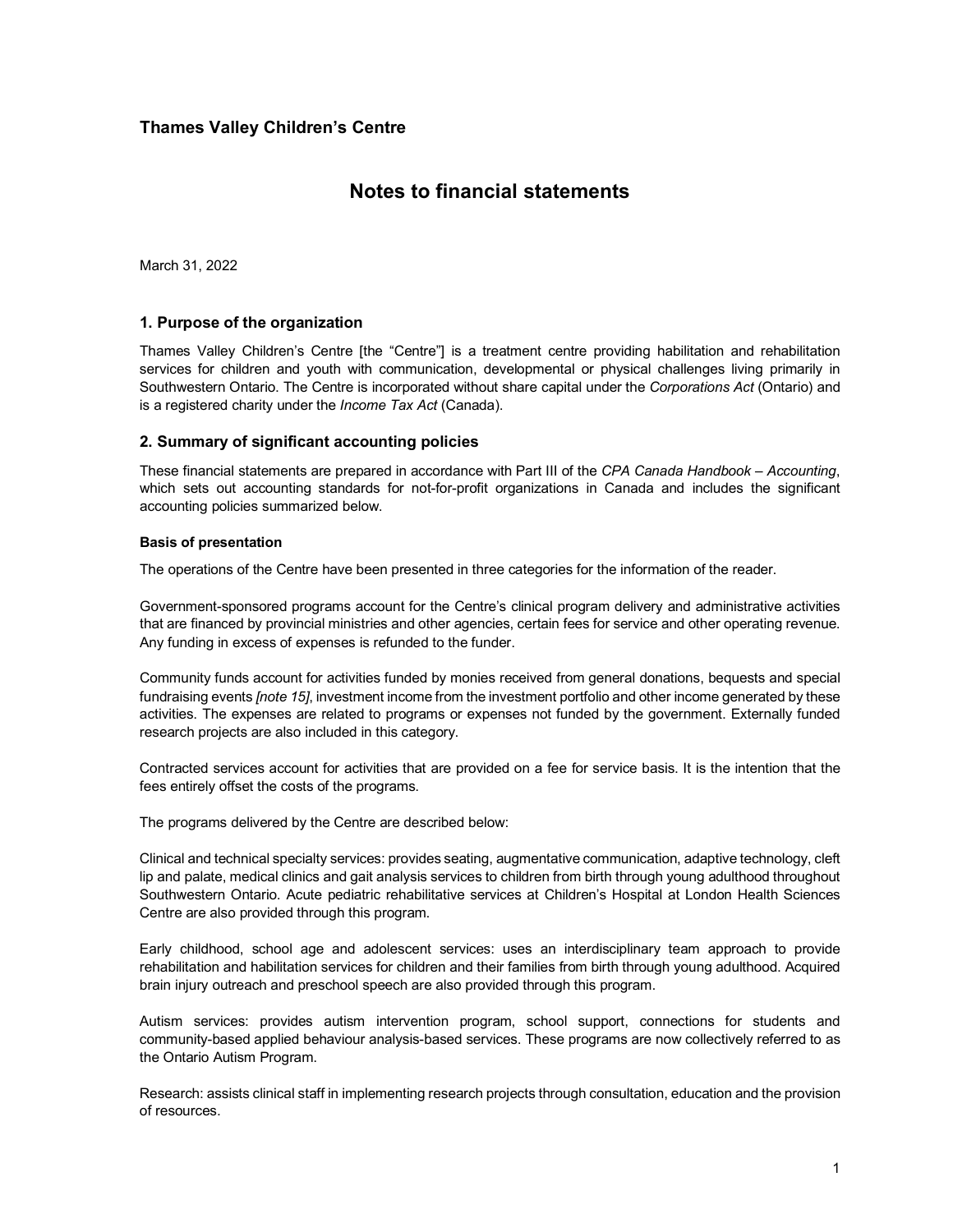# **Notes to financial statements**

March 31, 2022

Community resources: includes the resource centre that provides access to health-related information for families, staff and community partners; a specialized pool of equipment; the volunteer program, which coordinates the recruiting of volunteers from the community and placement in appropriate positions in the Centre; and coordination and support of the Opportunities to Participate programs.

Expenses for special purposes: funds that have been donated to the Centre for a specific purpose.

#### **Revenue recognition**

The Centre follows the deferral method of accounting for contributions. Unrestricted contributions and fundraising grants and bequests are recognized as revenue when received or receivable if the amount to be received can be estimated and collectability is reasonably assured. Externally restricted contributions are deferred and recognized as revenue in the period in which the related expenses are recognized. Capital contributions for the purpose of acquiring capital assets are deferred and amortized on the same basis and over the same periods as the related capital assets. Fees for service are recognized when the services have been rendered.

Investment income, which consists of interest, dividends, income distributions from pooled funds, and realized and unrealized gains and losses, is recorded in the statement of operations.

#### **Capital assets and amortization**

All capital assets reflected in the statement of financial position are recorded at acquisition cost. Donated capital assets are recorded at fair value at the date of contribution. Amortization is provided on the straight-line method over the estimated useful lives of the assets as follows:

| 10 to 40 years |
|----------------|
|                |
| 5 years        |
| 5 years        |
| 3 years        |
|                |
| 3 years        |
|                |

#### **Allocation of expenses**

*Tangible*

The costs of personnel and other expenses directly related to functions are allocated to each function. The Centre also incurs general support expenses that are common to the administration of the Centre and each of its functions. Certain of these expenses are allocated to functions identified in note 3.

The allocated expenses include those related to senior management, human resources, finance, information systems, facility resources, communication and clinical records. These expenses are allocated proportionately based on personnel hours incurred, building space occupied or percentage of overall operating costs incurred.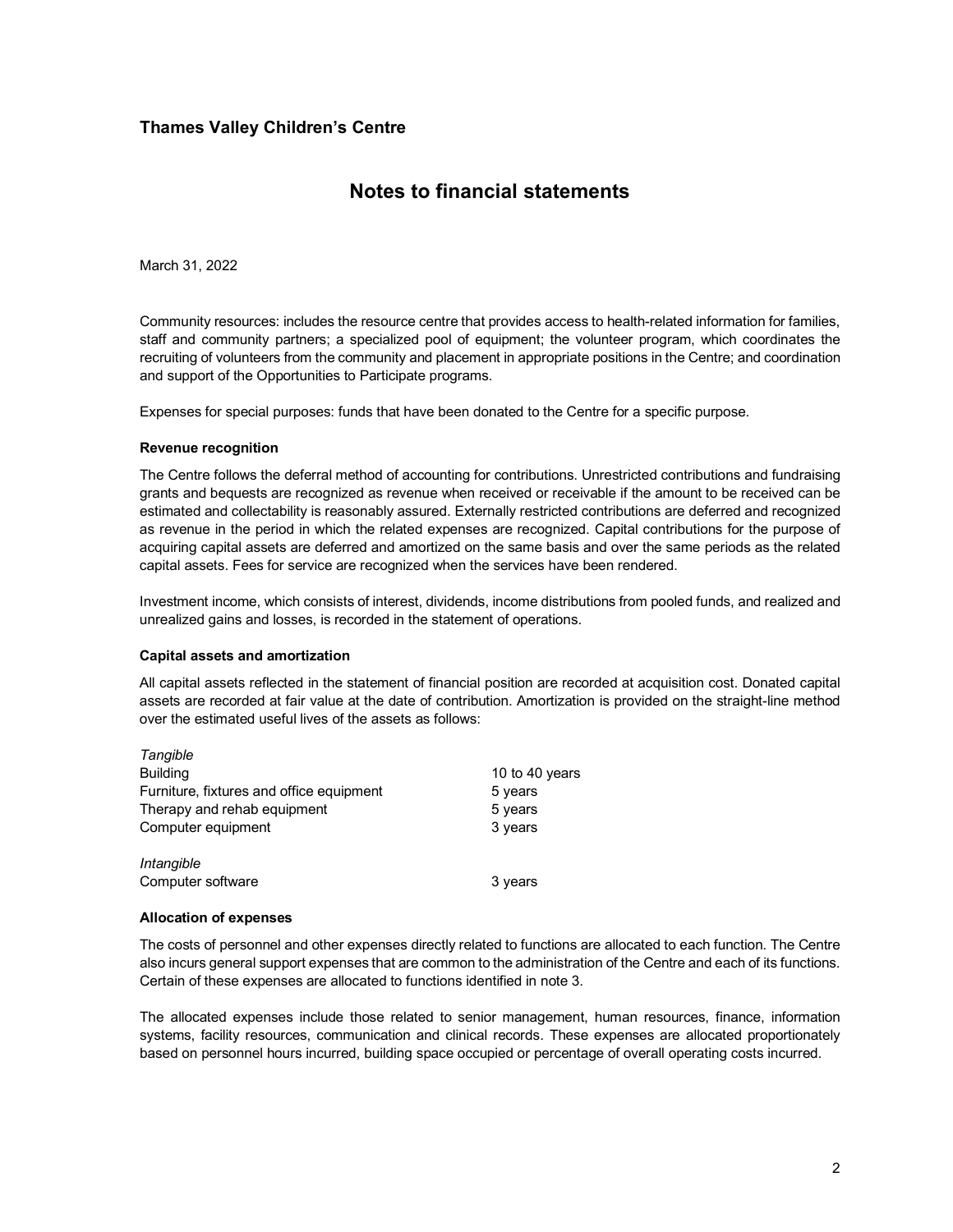# **Notes to financial statements**

March 31, 2022

#### **Multi-employer plans**

Defined contribution plan accounting is applied to the multi-employer defined benefit plan, whereby contributions are expensed on an accrual basis, as the Centre has insufficient information to apply defined benefit plan accounting.

#### **Credit facilities**

Credit facilities are initially measured at fair value, net of transaction costs and financing fees. They are subsequently measured at amortized cost. Transaction costs and financing fees are amortized using the straightline method.

#### **Contributed materials and services**

Contributed materials and services are not recognized in the financial statements.

#### **Use of estimates**

The preparation of financial statements requires management to make estimates and assumptions that affect the reported amounts of assets and liabilities at the date of the financial statements, and the reported amounts of revenue and expenses during the reporting period. Examples of such estimations and assumptions include the useful lives of capital assets. Actual results could differ from those estimates.

#### **Financial instruments**

The Centre has elected to record all investments at fair value. Transactions are recorded on a trade date basis and transaction costs are expensed as incurred.

Other financial instruments include accounts receivable and accounts payable and accrued liabilities initially recorded at fair value and subsequently at amortized cost, net of provisions.

#### **3. Allocation of expenses**

Central administration costs have been allocated as follows:

|                                                     | 2022      | 2021      |
|-----------------------------------------------------|-----------|-----------|
|                                                     | \$        | \$        |
| Clinical and technical specialty services           | 1,038,865 | 914.693   |
| Early childhood, school age and adolescent services | 2,518,112 | 2,210,337 |
| Autism services                                     | 1,510,449 | 1,620,038 |
| Research                                            | 27.512    | 25.949    |
| Community resources                                 | 83,733    | 87,295    |
|                                                     | 5,178,671 | 4,858,312 |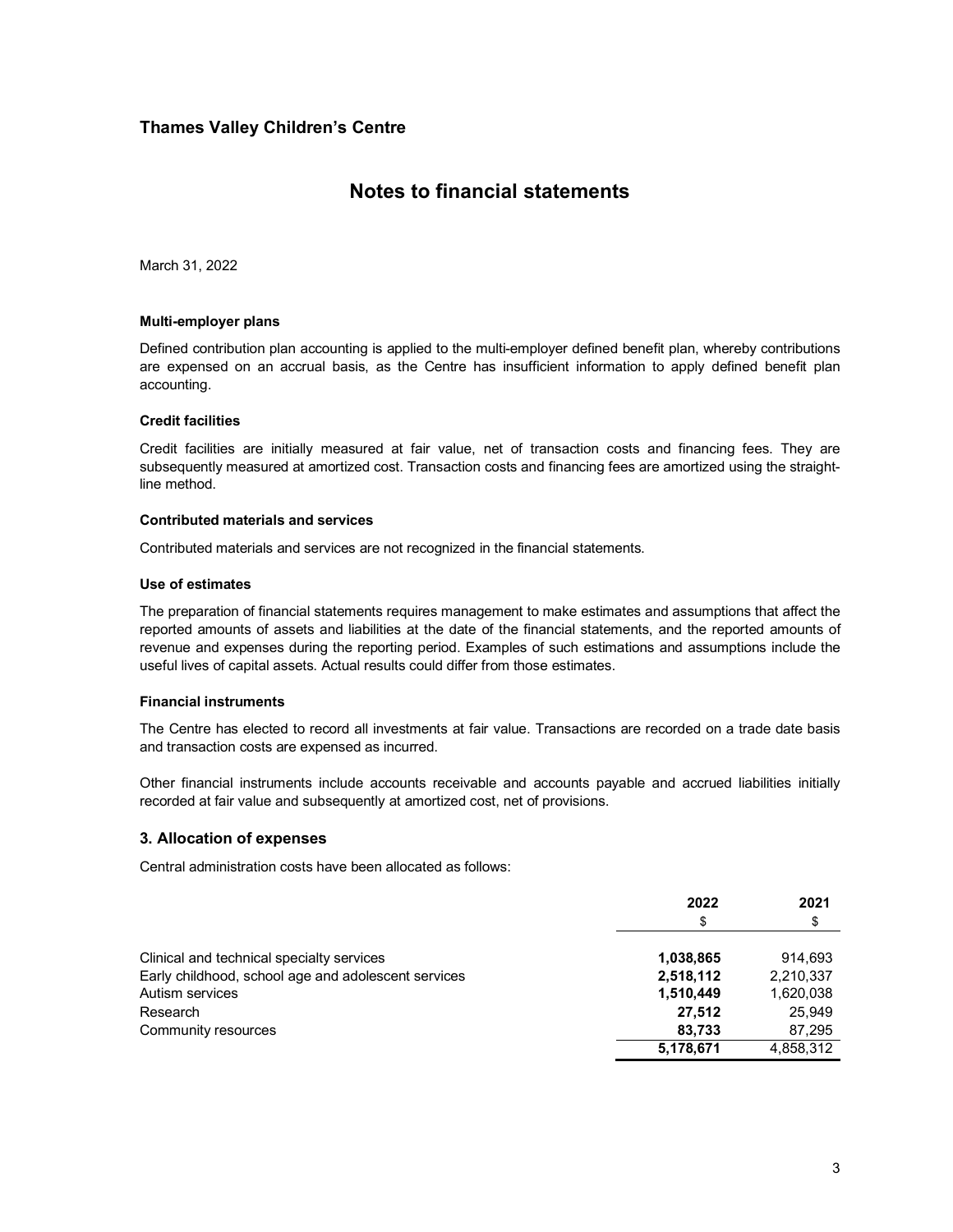# **Notes to financial statements**

March 31, 2022

#### **4. Capital assets**

Capital assets consist of the following:

|                    |            | 2021                       |                    |
|--------------------|------------|----------------------------|--------------------|
| <b>Accumulated</b> |            |                            | <b>Accumulated</b> |
|                    |            |                            | amortization       |
|                    |            |                            | \$                 |
|                    |            |                            |                    |
| 19,763,490         | 11,987,960 | 19,698,772                 | 11,326,889         |
| 2,335,204          | 2,286,735  | 2.327.387                  | 2,255,102          |
| 641,833            | 614,472    | 629.822                    | 596.321            |
| 2,573,557          | 2,342,316  | 2,442,203                  | 2,180,605          |
| 25,314,084         | 17,231,483 | 25.098.184                 | 16.358.917         |
|                    |            |                            |                    |
| 558,979            | 548,310    | 558,978                    | 497,911            |
| 25,873,063         | 17.779.793 | 25,657,162                 | 16.856.828         |
| 17,779,793         |            | 16,856,828                 |                    |
| 8,093,270          |            | 8,800,334                  |                    |
|                    | Cost<br>\$ | 2022<br>amortization<br>\$ | Cost<br>\$         |

#### **5. Long-term lease**

A long-term lease for the use of land has been entered into between the Centre and London Health Sciences Centre. The term of the lease is 99 years with payments of \$1 to be made on an annual basis. The amount has been prepaid and 65 years [2021 – 66 years] remain in the term.

#### **6. Investments**

Investments, all of which are recorded at fair value, have an asset mix as follows:

|                            | 2022      | 2021      |
|----------------------------|-----------|-----------|
|                            | \$        | \$        |
|                            |           |           |
| Money market funds         | 984.677   | 465,250   |
| Bond funds                 | 4,220,259 | 3,877,112 |
| Canadian equity funds      | 1,534,922 | 2,090,649 |
| Global and US equity funds | 3,041,074 | 2.947.160 |
|                            | 9,780,932 | 9,380,171 |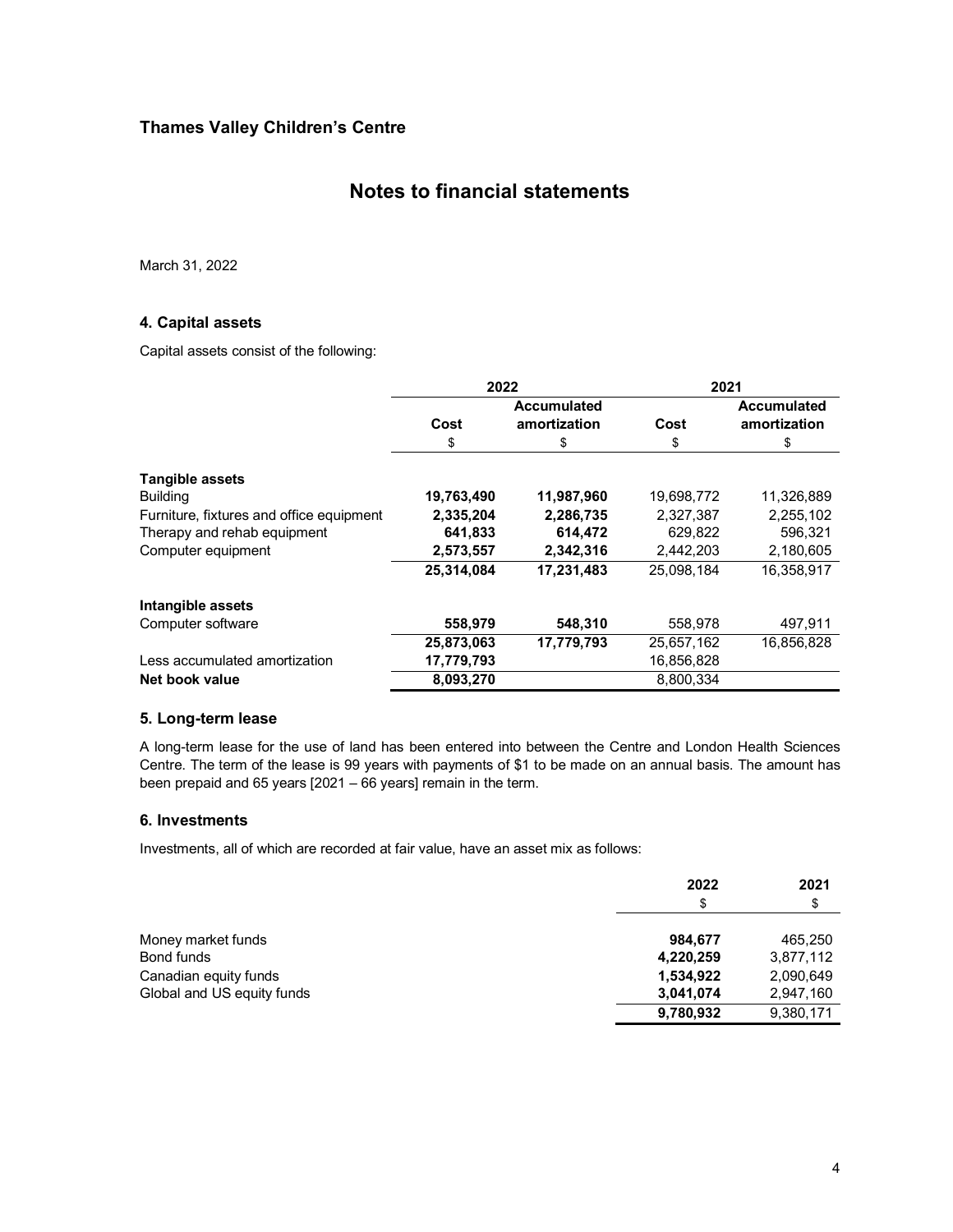### **Notes to financial statements**

March 31, 2022

Investment income consists of the following:

|                                   |                                | 2022      |              | 2021      |
|-----------------------------------|--------------------------------|-----------|--------------|-----------|
|                                   | <b>Government</b><br>sponsored | Community |              |           |
|                                   | programs                       | funds     | <b>Total</b> | Total     |
|                                   | \$                             | \$        | \$           | \$        |
| Dividends and interest            | 2,665                          | 218,886   | 221,551      | 187,823   |
| Net realized and unrealized gains |                                | 247,609   | 247,609      | 1,027,703 |
|                                   | 2,665                          | 466,495   | 469,160      | 1,215,526 |

Included in the above is an unrealized loss on investments of \$165,929 [2021 – unrealized gain of \$140,803].

#### **7. Credit facilities**

The credit facilities consist of a variable rate revolving demand facility of \$1,000,000 [2021 – \$1,000,000] bearing interest at a prime rate of 3.20% [2021 – 2.45%] minus 0.25% [2021 – 0.25%]. No amount has been drawn on this facility as at year-end.

#### **8. Deferred contributions**

Deferred contributions consist of the following:

|                                           | 2022      | 2021       |
|-------------------------------------------|-----------|------------|
|                                           | \$        | \$         |
| Related to expenses of future periods [a] | 1,177,041 | 1,318,337  |
| Related to capital assets [b]             | 7,990,793 | 8,720,046  |
|                                           | 9,167,834 | 10,038,383 |
| Less current portion                      | 1,890,290 | 2,107,141  |
|                                           | 7,277,544 | 7,931,242  |

The Centre's estimate of the amount of deferred contributions to be recognized in the next fiscal year is included in the current amount.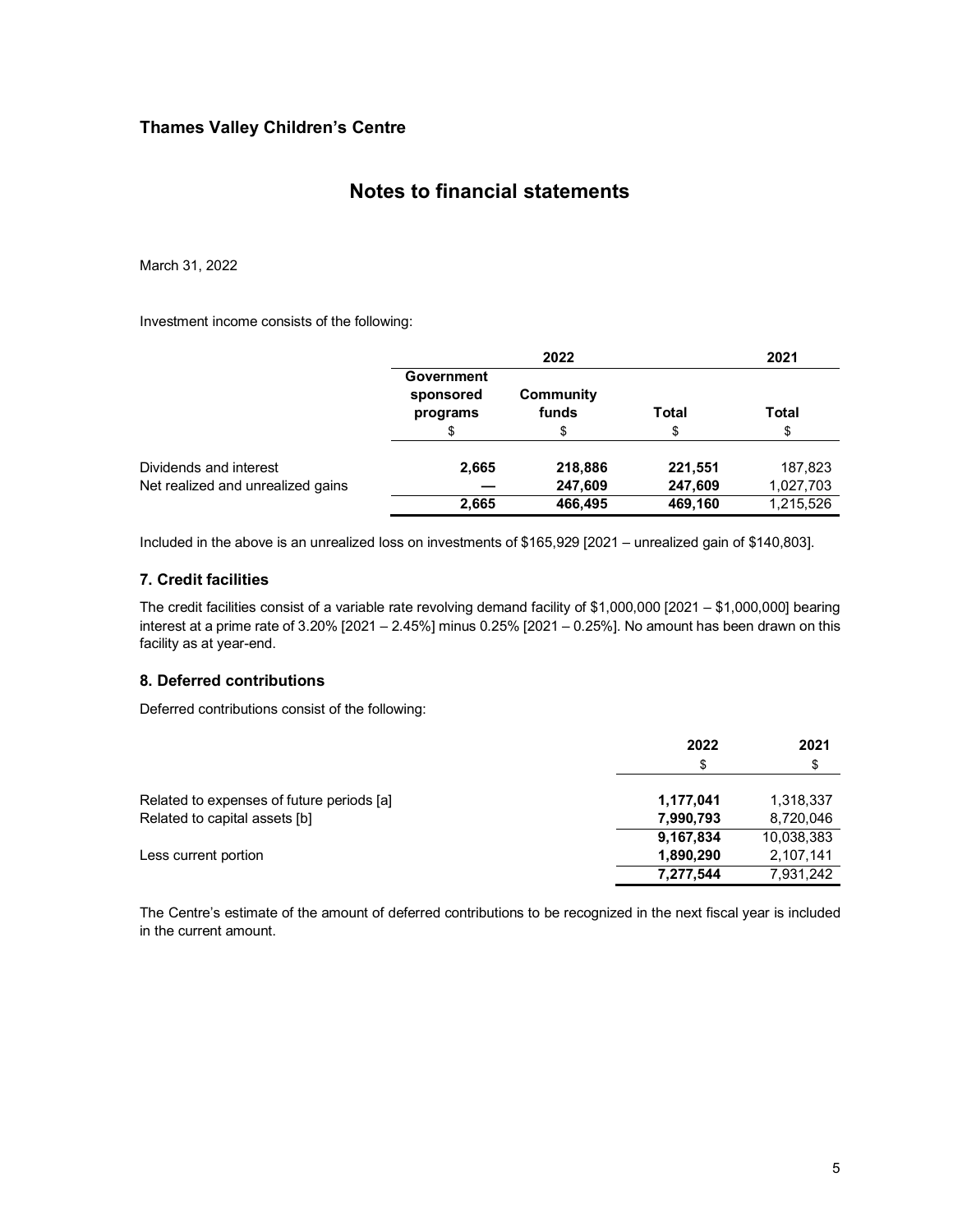# **Notes to financial statements**

March 31, 2022

#### **[a] Deferred contributions related to expenses of future periods**

Deferred contributions related to expenses of future periods are as follows:

|                                                    | 2022      | 2021      |
|----------------------------------------------------|-----------|-----------|
|                                                    | \$        | \$        |
| Balance, beginning of year                         | 1,318,337 | 866.141   |
| Add amounts received related to future periods     | 639,301   | 2,712,430 |
| Less amounts recognized as revenue during the year | 780.597   | 2,260,234 |
| Balance, end of year                               | 1,177,041 | 1,318,337 |
|                                                    |           |           |

#### **[b] Deferred contributions related to capital assets**

Deferred contributions related to capital assets are as follows:

|                                   | 2022      | 2021      |
|-----------------------------------|-----------|-----------|
|                                   | \$        | S         |
|                                   |           |           |
| Balance, beginning of year        | 8,720,046 | 9.473.916 |
| Additional contributions received |           | 40.150    |
| Less amounts amortized to revenue | 729.253   | 794,020   |
| Balance, end of year              | 7,990,793 | 8,720,046 |

#### **9. Internally restricted net assets**

Internally restricted net assets consist of the following:

|                                                                   | 2022      | 2021      |
|-------------------------------------------------------------------|-----------|-----------|
| Funds restricted for other Board of Directors designated purposes | 5.470.963 | 5.470.963 |

Funds restricted for Board of Directors designated purposes are used at the discretion of the Board of Directors. These funds are known as the "Children's Legacy For Success".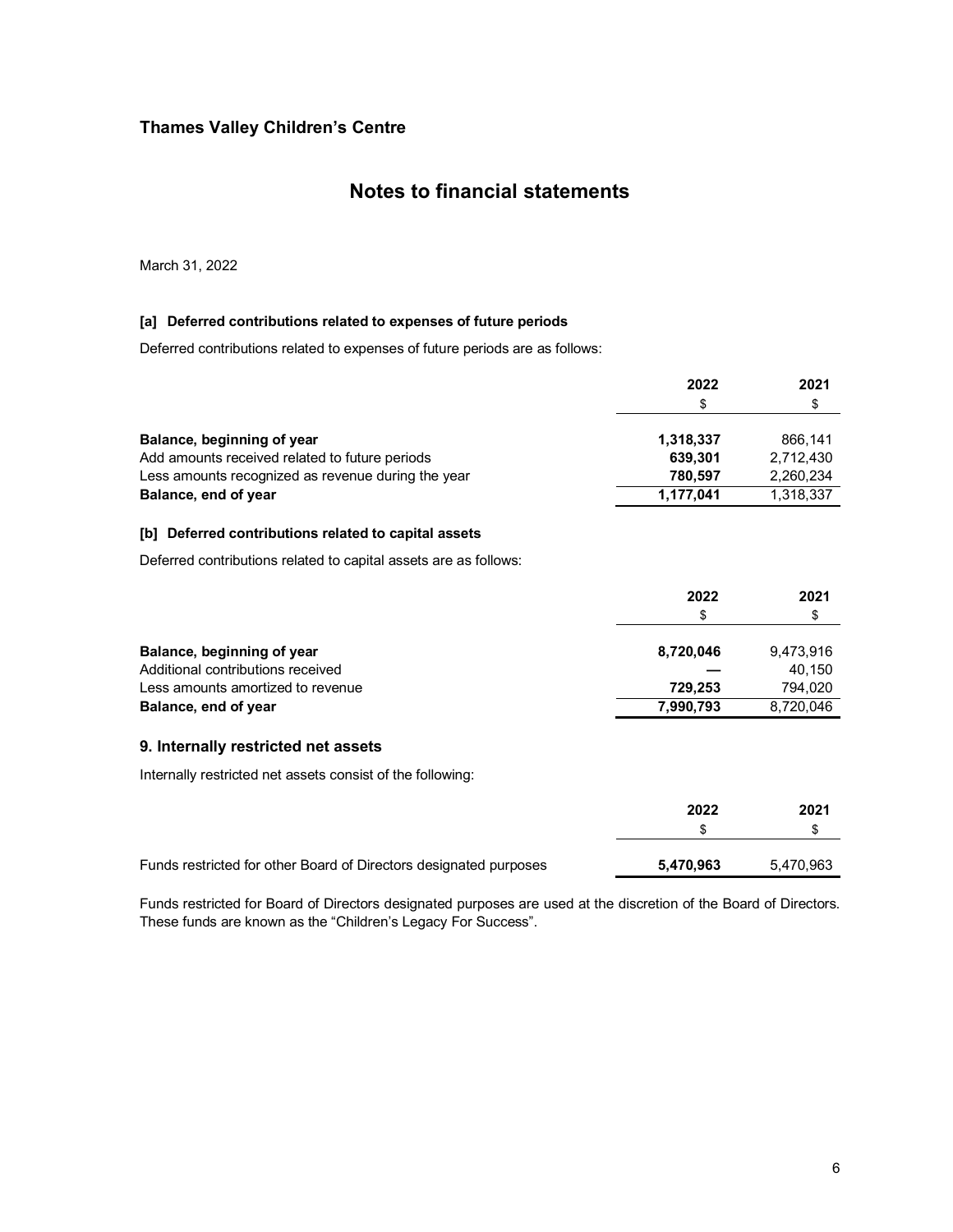# **Notes to financial statements**

March 31, 2022

#### **10. Statement of cash flows**

The following table details the components of the net changes in non-cash working capital balances related to operations:

|                                                            | 2022      | 2021      |
|------------------------------------------------------------|-----------|-----------|
|                                                            | \$        | \$        |
| Accounts receivable                                        | 196.005   | (152,838) |
| Other assets                                               | (68, 910) | 148.527   |
| Accounts payable and accrued liabilities                   | 386,650   | 528.217   |
| Due to Ministry of Children, Community and Social Services | 3,861,232 | 1,126,558 |
|                                                            | 4.374.977 | 1,650,464 |

#### **11. Healthcare of Ontario Pension Plan**

Substantially, all of the employees of the Centre are members of the Healthcare of Ontario Pension Plan ["HOOPP"], which is a multi-employer, defined benefit, final average earnings, contributory pension plan. The Centre's contributions to HOOPP during the year amounted to \$1,788,945 [2021 – \$1,761,646]. This amount is included in the statement of operations.

The financial statements for the year ended December 31, 2021 for HOOPP disclosed net assets available for benefits of \$114,414,000 [2020 – \$103,983,000], with pension obligations of \$85,902,000 [2020 – \$79,852,000], resulting in a surplus of \$28,512,000 [2020 – \$24,131,000].

#### **12. Government remittances payable**

As at March 31, 2022, accounts payable and accrued liabilities include government remittances payable of \$368,401 [2021 – \$66,332].

#### **13. Ministry of Children, Community and Social Services**

The Centre's service contract with the Ministry of Children, Community and Social Services ["MCCSS"] requires management to produce various year-end reports, including an Annual Reconciliation Report or Ontario Transfer Payment Agreement, which shows a summary of all revenue and expenses and any resulting surplus or deficit that relates to the contract. These reports indicate that there is \$3,861,965 [2021 – \$1,126,558] in excess funding for 2022 payable to the MCCSS. The remaining amount owing of \$7,511,965 represents 2014, 2015, 2017, 2018, 2019, 2020 and 2021 reconciled amounts.

#### **14. Financial instruments and risk management**

The Centre's financial instruments include cash, investments, accounts receivable and accounts payable and accrued liabilities.

The Centre's risks have not changed during the year.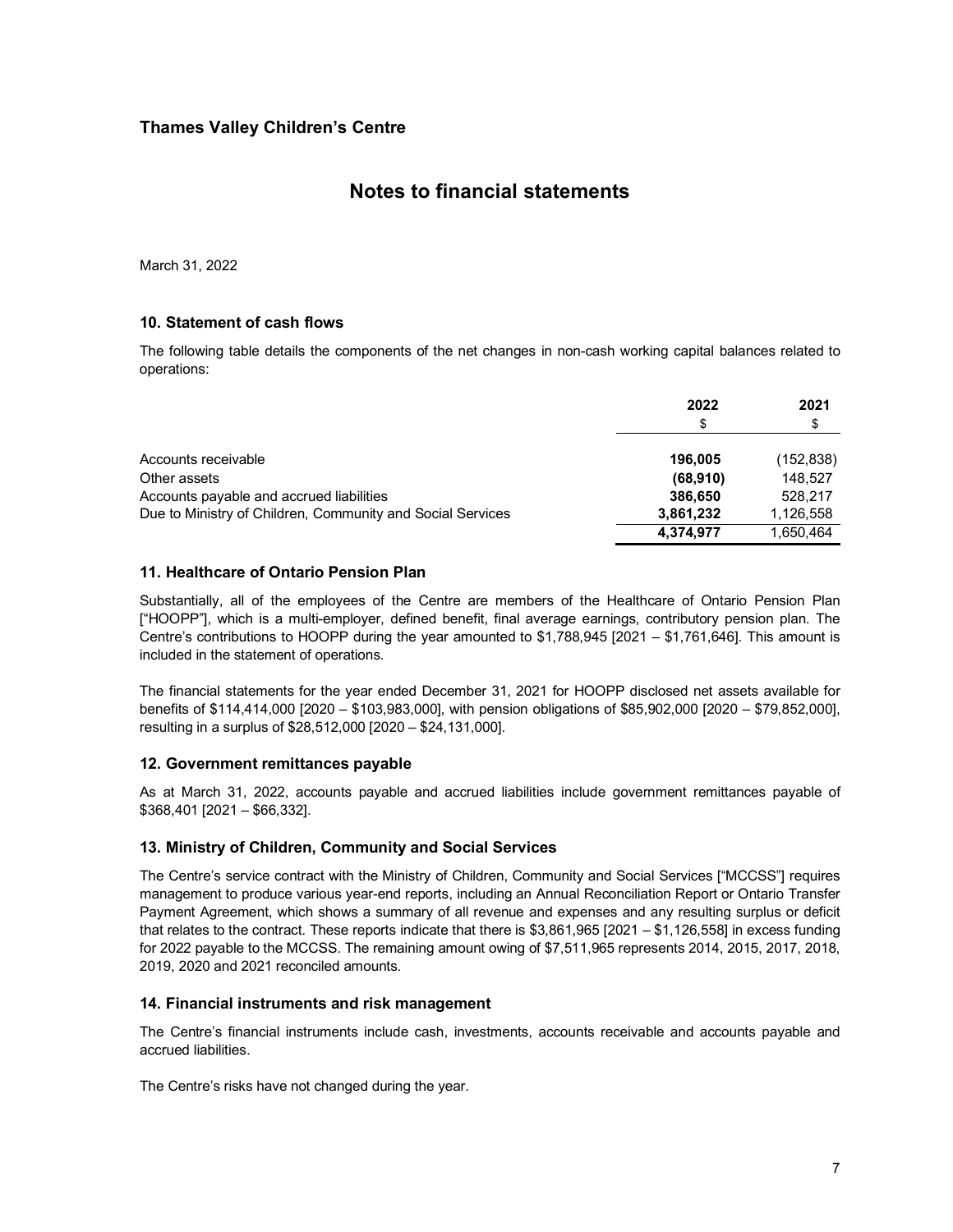# **Notes to financial statements**

March 31, 2022

#### **Market risk**

The Centre has an investment policy that restricts the types and amounts of eligible investments. Equity and fixed income securities are held within pooled funds. Market risk and volatility of investments are mitigated through diversification of investments in different countries, business sectors and corporation sizes.

#### **Credit risk**

The Centre is exposed to credit risk in connection with its accounts receivable. The Centre's maximum credit risk is limited to the carrying value of accounts receivable. As at March 31, 2022, 70% of the accounts receivable balance is due from the provincial government and government-funded organizations [2021 – 73%].

#### **Foreign currency risk**

The Centre's investments are denominated in Canadian dollars. Certain investments such as the US and other international equities are subject to foreign currency fluctuations. The Centre mitigates the foreign currency risk exposure of its foreign securities through diversification of the pooled funds, which are composed of multiple currencies.

#### **Interest rate risk**

Interest rate risk refers to the adverse consequences of interest rate changes on the Centre's financial position and results of operations. Interest rate changes directly impact the value of fixed income securities. The Centre manages the interest rate risk exposure of its fixed income investments by holding shorter duration investments with varying terms to maturity.

#### **Liquidity risk**

The Centre is exposed to the risk that it will encounter difficulty in meeting obligations associated with its financial liabilities. The Centre has a planning and budgeting process in place to help determine the funds required to support the Centre's normal operating requirements on an ongoing basis. The Centre also manages its liquidity risk by forecasting cash flows from operations and anticipated investing, capital and financing activities, and maintaining credit facilities to ensure it has sufficient available funds to meet current and foreseeable financial requirements.

#### **15. Children's Health Foundation**

On April 26, 2021, the Centre entered into a five-year agreement with the Children's Health Foundation ["CHF"] under which the future fundraising activities of the Centre will continue to be undertaken on their behalf by CHF. The agreement provides for annual funding amounts approved in advance of each fiscal year through CHF's granting process. During the year \$1,026,464 was received [2021 – \$1,017,708].